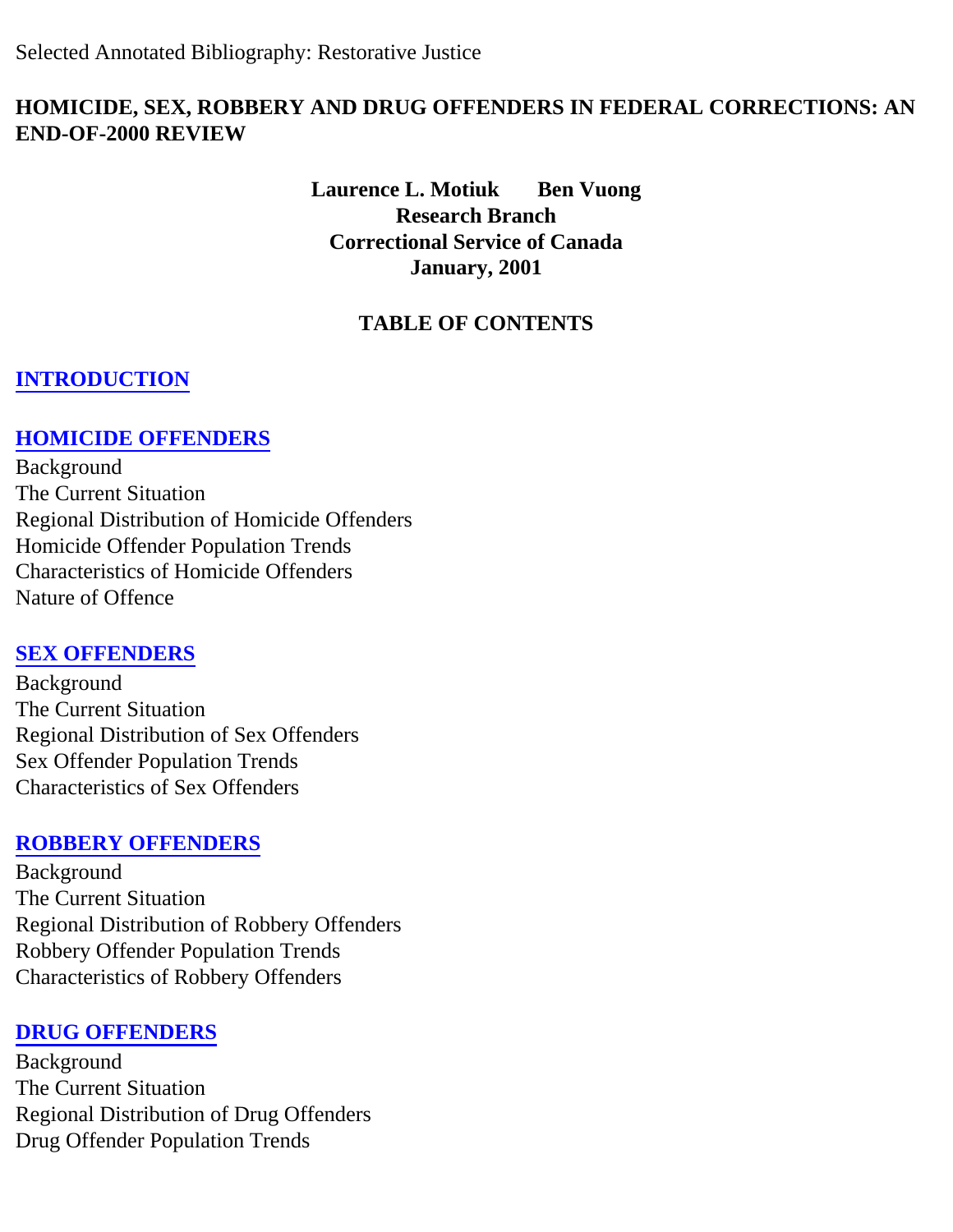# **[SUMMARY TABLES](#page-11-0)**

### <span id="page-1-0"></span>**INTRODUCTION**

Sentence administration and demographic information on offenders under federal jurisdiction (those serving sentences of two years or longer) is routinely collected by the Correctional Service of Canada (CSC). In 1993, the CSC converted from the Offender Information System (O.I.S.) to the Offender Management System (O.M.S.). The Service had historically reported offender population statistics through quarterly publications and monthly snapshots using the Offender Population Profile System. Therefore, caution should be taken when comparing data derived from O.M.S. to data from previous years. This report summarizes data gathered for a seventh time1 on homicide, sex, robbery and drug offenders in federal corrections. These end-of-2000 numbers reflect the prevalence or the number of offenders who have these types of crimes under federal jurisdiction. While the total number of offenders with these crimes is likely to be an underestimate, the statistical profiles generated in this report may be seen to provide general indicators of the extent and nature of these types of offenders. More specifically, distributions with respect to security level and release status as well as region are given. Comparisons are made with end-of-1994 figures to establish trends. Further, descriptive statistics in relation to gender, age, ethnicity and nature of offence are also provided.

Note: Selection criteria used to define the current federal offender population excluded the following O.M.S. Offender Current Status Table codes: deceased, on bail, sentence completed, suspended unlawfully at large, and suspended temporary detained.

1 L.L. Motiuk and M. Nafekh, Statistical Profiles of Homicide, Sex, Robbery and Drug Offenders in FederalCorrections: An End-of-1999 Review (Ottawa: Correctional Service Canada, 2000).

### <span id="page-1-1"></span>**HOMICIDE OFFENDERS**

### *Background*

In Canada, the crimes classified as homicide include first degree murder, seconddegree murder, manslaughter and infanticide. Deaths caused by criminal negligence, suicide, accidental or justifiable homicides are not included. Although homicides represent less than 1% of all violent crimes, criminal justice agencies have been collecting homicide statistics since 1961 to closely monitor the extent and trends of such offences. In 1999, the homicide rate in Canada was 1.8 per 100,000. The following is an end-of-2000 review of statistical information available on homicide offenders then under federal jurisdiction.

### *The Current Situation*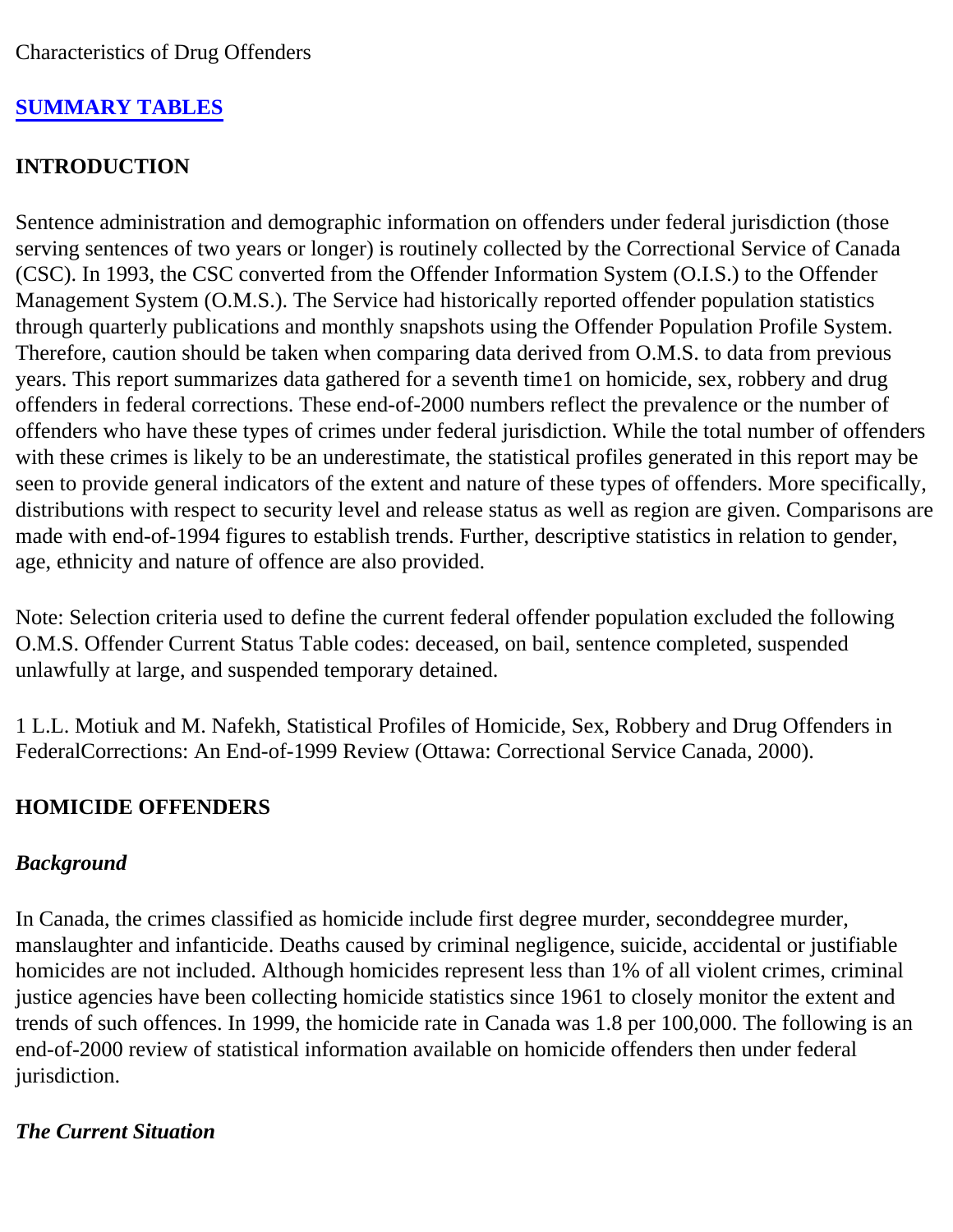#### **Total Homicide Population**

On 31 December 2000, a review of CSC's offender management system yielded a total of 4,881 homicide offenders under federal jurisdiction and comprises one-fifth (22.2%) of the total federal offender population.

#### **Incarcerated Homicide Population**

On 31 December 2000, there were 3,025 homicide offenders incarcerated in federal institutions and comprise one-quarter (25%) of the federal incarcerated population. About 713 of these federally incarcerated homicide offenders were in maximum security institutions, 1,676 were in medium security institutions, and 636 were in minimum security institutions. More specifically:

Minimum security: 21.1% of all homicide offenders; Medium security: 55.4% of all homicide offenders; and Maximum security: 23.6% of all homicide offenders.

### **Conditional Release Homicide Population**

On 31 December 2000, there were 1,856 homicide offenders on conditional release and comprise 18.1% of the federal conditional release population.

More specifically:

276 or 14.9% were on day parole; 1,388 or 74.8% were on full parole; and 192 or 10.3% were on statutory release

### *Regional Distribution of Homicide Offenders*

Regionally, the Ontario and Quebec regions have the most homicide offenders, each being responsible for slightly more than one quarter of the homicide offender population, respectively. In a comparison of the proportion of homicide offenders in each region with the proportion of general offenders, the Ontario and Pacific regions have more homicide offenders relative to their proportion of all federal offenders.

More specifically:

Atlantic: 7.0% of homicide offenders, and 8.6% of all offenders (proportionately fewer homicide offenders);

Quebec: 26.5% of homicide offenders, and 26.8% of all offenders (proportionately fewer homicide offenders);

Ontario: 28.6% of homicide offenders, and 27.0% of all offenders (proportionately more homicide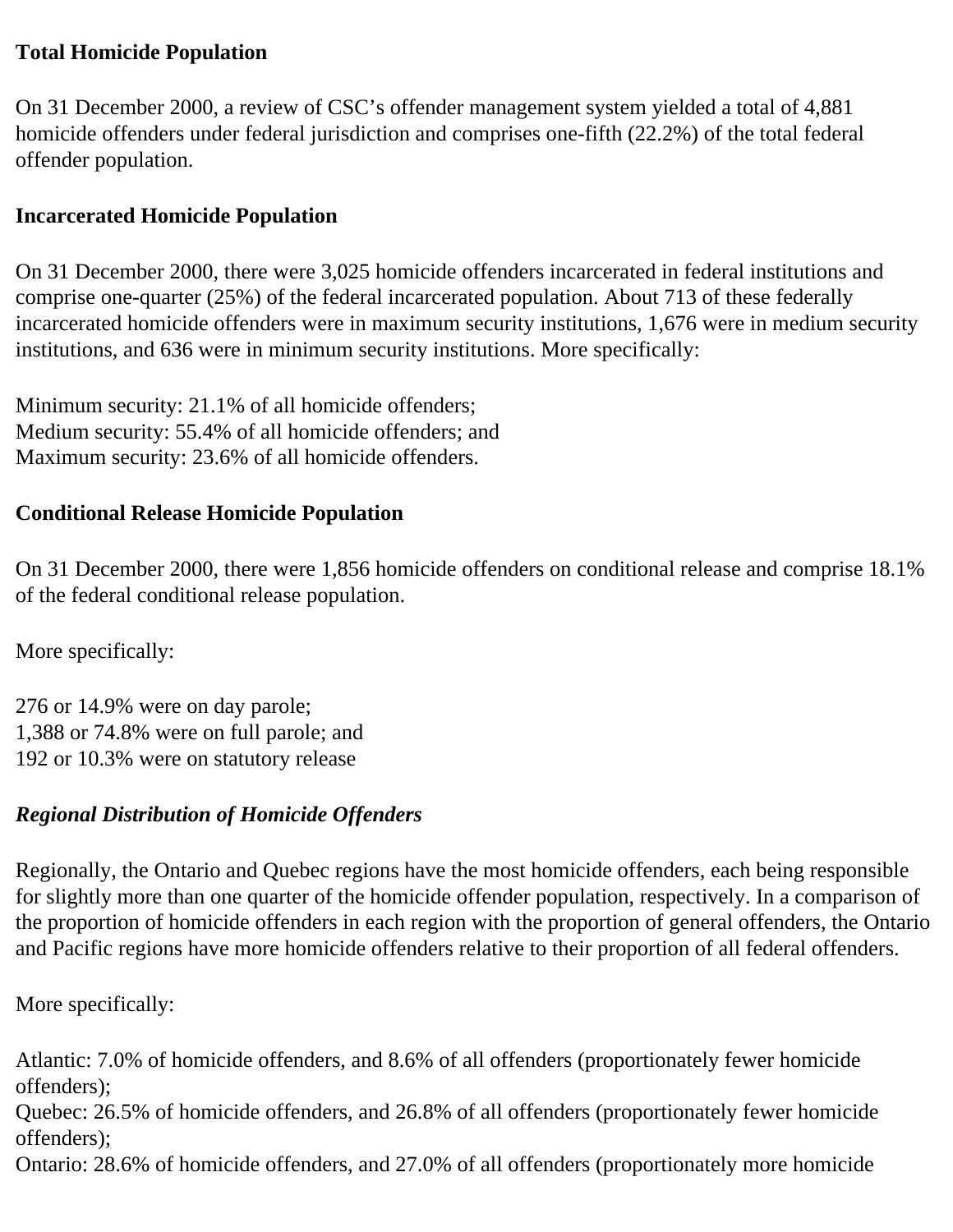offenders);

Prairies: 18.5% of homicide offenders, and 23.8% of all offenders (proportionately fewer homicide offenders); and Pacific: 19.3% of homicide offenders, and 13.9% of all offenders (proportionately more homicide offenders).

# *Homicide Offender Population Trends*

The end-of-1999 homicide offender population has increased relative to the end-of-1994 homicide offender population - particularly in federal institutions. Over a recent six-year period (31 December 1994 to 31 December 2000) the total homicide offender population has increased by 11.1% the homicide offender population in institutions has increased by 4.5% and the homicide offender population under community supervision has increased by 21.3%.

# *Characteristics of Homicide Offenders*

### **Gender**

On 31 December 2000, a review of CSC's offender management system revealed that the majority of homicide offenders listed to date are male (95.8%). There were 206 (4.2%) cases of a female offender for whom a homicide offence was listed.

# **Age**

On 31 December 2000, the average age of homicide offenders under federal jurisdiction was 42 years old. The oldest homicide offender was 95 years old and the youngest was 18 years old. The average age of homicide offenders at admission was 31 years old. The oldest homicide offender admitted was 87 years old and the youngest was 15 years old.

# **Ethnicity**

On 31 December 2000, the majority of homicide offenders (73.5%) were Caucasian. In a comparison of the proportion of homicide offenders in each ethnic group with the proportion of general offenders, there was somewhat of a larger proportion of Caucasian and Native homicide offenders relative to their proportion of all federal offenders. More specifically:

Caucasian: 73.5% of homicide offenders, and 72.4% of all offenders (proportionately more homicide offenders);

Native: 17.2% of homicide offenders, and 15.0% of all offenders (proportionately more homicide offenders);

Black: 4.4% of homicide offenders, and 6.5% of all offenders (proportionately fewer homicide offenders);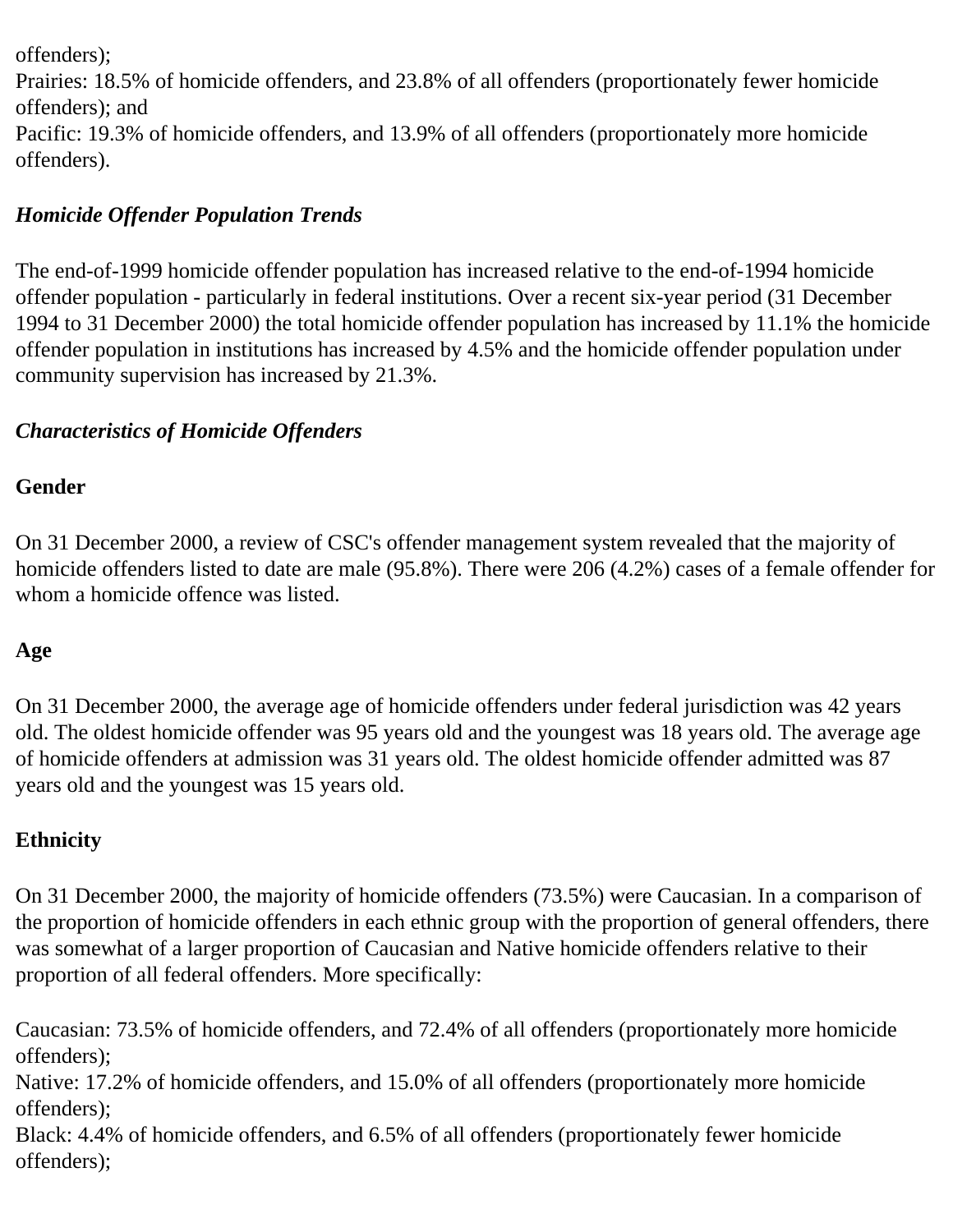Asiatic: 1.3% of homicide offenders, and 2.1% of all offenders (proportionately fewer homicide offenders); and

Other: 3.7% of homicide offenders, and 3.9% of all offenders (proportionately fewer homicide offenders).

# *Nature of Offence*

Categorizing homicide offenders by actual conviction, one finds the following:

804 cases of first degree murder, and 16.5% of all homicide offenders; 2,880 cases of second degree murder, and 59.0% of all homicide offenders; 1,197 cases of manslaughter, and 24.5% of all homicide offenders; and 0 cases of infanticide, and 0.0% of all homicide offenders.

# <span id="page-4-0"></span>**SEX OFFENDERS**

# *Background*

The following is an end-of-2000 review of statistical information available on sex offenders then under federal jurisdiction.

### *The Current Situation*

### **Total Sex Offender Population**

On 31 December 2000, a review of CSC's offender management system yielded a total of 3,428 sex offenders under federal jurisdiction and comprise (15.6%) of the total federal offender population. However, these figures understate the actual number of sex offenders because current computer systems do not identify all previous convictions for a sex offence (e.g., provincial sentences); anyone who has committed a sexually-related offence; and anyone who has previously committed a sex offence but was never convicted. A National Sex Offender Census which was conducted in March 1991, identified all sex offenders. The census found about 85% of the sex offender population could be accounted for by the computer systems. *Therefore, using a correction factor (1.173), it is estimated that on 31 December 2000 there were actually 4,021 sex offenders under federal jurisdiction. This adjusted number comprises about 18% of the total federal offender population.* 

### **Incarcerated Sex Offender Population**

On 31 December 2000, there were 2,269 sex offenders incarcerated in federal institutions and comprise one-fifth (19.0%) of the federal incarcerated population. Using a correction factor, it is estimated that on 31 December 2000 there were actually 2,661 sex offenders in federal institutions. This adjusted number comprises 22.3% of the total federal incarcerated population. About 514 of these federally incarcerated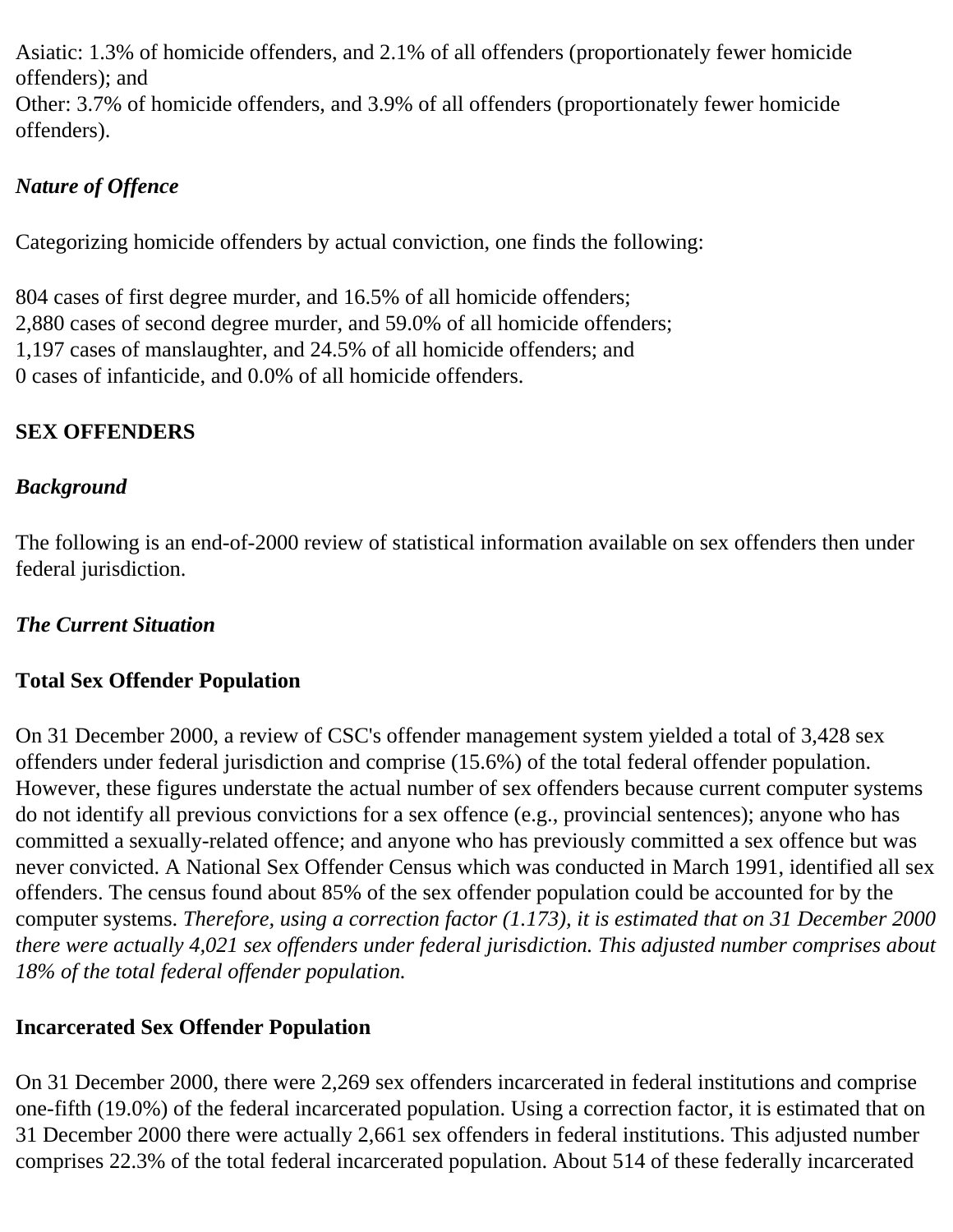sex offenders were in maximum security institutions, 1,391 were in medium security institutions, and 364 were in minimum security institutions. More specifically:

Minimum security: 16.0% of all sex offenders; Medium security: 61.3% of all sex offenders; and Maximum security: 22.7% of all sex offenders.

### **Conditional Release Sex Offender Population**

On 31 December 2000, there were 1,159 sex offenders on conditional release and comprise 11.6% of the federal conditional release population. *Using a correction factor, it is estimated that on 31 December 2000 there were actually 1,360 sex offenders under community supervision. This adjusted number comprises about 13.6% of the total federal conditional release population.*  More specifically:

151 or 13.0% were on day parole; 380 or 32.8% were on full parole; and 628 or 54.2% were on statutory release.

#### *Regional Distribution of Sex Offenders*

Regionally, the Prairies and Ontario regions have the most sex offenders, each being responsible for roughly one-quarter of the sex offender population,respectively.

In a comparison of the proportion of sex offenders in each region with the proportion of all federal offenders, the Atlantic, Prairies and Pacific regions have more sex offenders relative to their proportion of all federal offenders. More specifically:

Atlantic: 9.4% of sex offenders, and 8.6% of all offenders (proportionately more sex offenders); Quebec: 20.3% of sex offenders, and 26.8% of all offenders (proportionately fewer sex offenders); Ontario: 26.3% of sex offenders, and 27.0% of all offenders (proportionately fewer sex offenders); Prairies: 28.2% of sex offenders, and 23.8% of all offenders (proportionately more sex offenders); and Pacific: 15.8% of sex offenders, and 13.9% of all offenders (proportionately more sex offenders).

### *Sex Offender Population Trends*

The end-of-2000 sex offender population has grown relative to the end-of-1994 sex offender population particularly on conditional release. Over a recent six year period (31 December 1994 to 31 December 2000) the total sex offender population has decreased by 8.5%, the sex offender population in institutions has decreased by 16.0% and the sex offender population under community supervision has increased by 24.0%.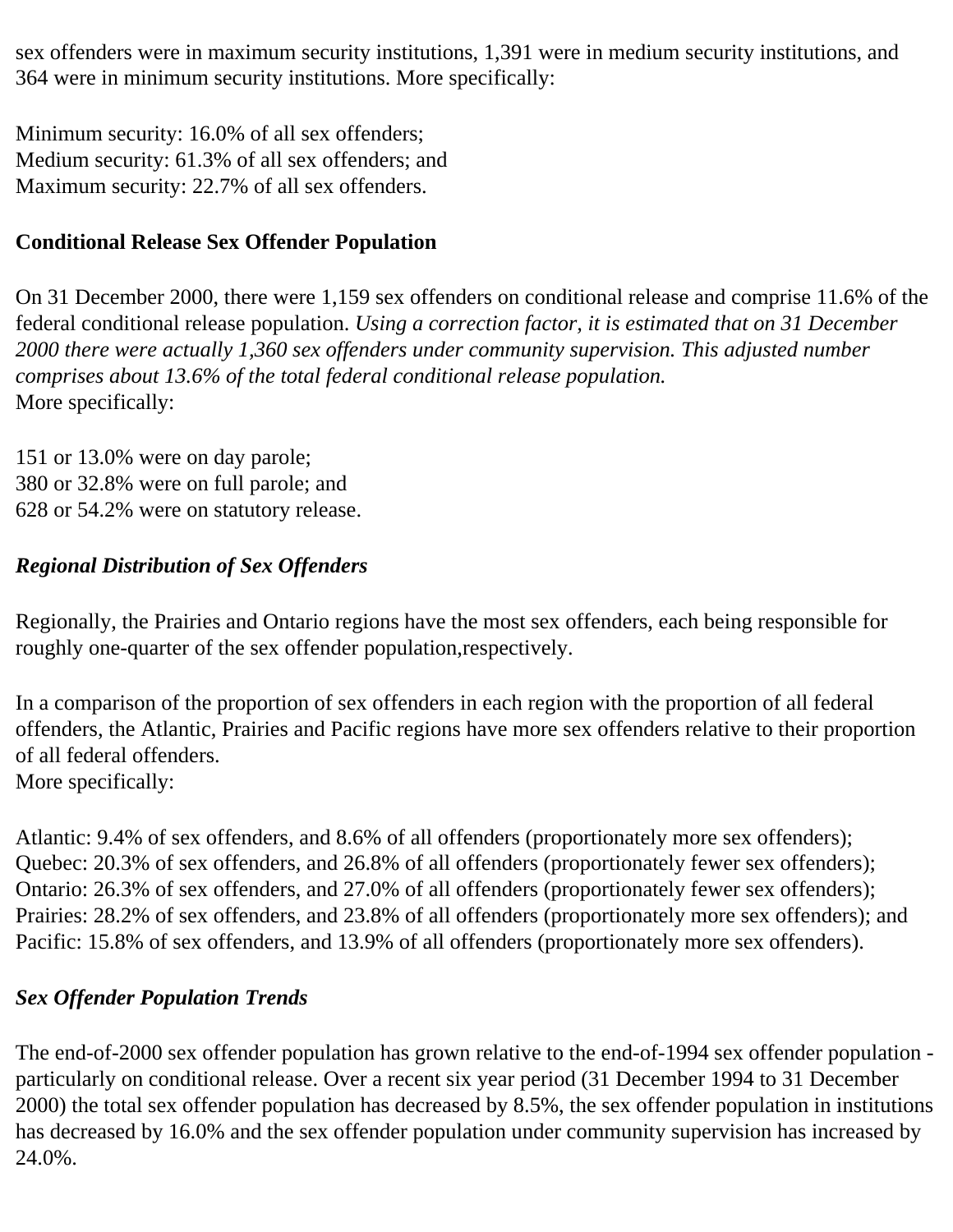#### *Characteristics of Sex Offenders*

#### **Gender**

On 31 December 2000, a review of CSC's offender management system revealed that the majority of sex offenders listed to date are male (99.6%). There were 14 (0.4%) cases of a female offender for whom a sex offence was listed.

### **Age**

On 31 December 2000, the average age of sex offenders under federal jurisdiction was 44 years old. The oldest sex offender was 99 years old and the youngest was 19 years old. The average age of sex offenders at admission was 39 years old. The oldest sex offender admitted was 80 years old and the youngest was 15 years old.

### **Ethnicity**

On 31 December 2000, the majority of sex offenders (70.8%) were Caucasian.

In a comparison of the proportion of sex offenders in each ethnic group with the proportion of general offenders, there was somewhat of a larger proportion of Native sex offenders relative to their proportion of all federal offenders. More specifically:

Caucasian: 70.8% of sex offenders, and 72.4% of all offenders (proportionately fewer sex offenders); Native: 21.0% of sex offenders, and 15.0% of all offenders (proportionately more sex offenders); Black: 4.9% of sex offenders, and 6.5% of all offenders (proportionately fewer sex offenders); Asiatic: 0.5% of sex offenders, and 2.1% of all offenders (proportionately fewer sex offenders); and Other: 2.7% of sex offenders, and 3.9% of all offenders (proportionately fewer sex offenders).

### <span id="page-6-0"></span>**ROBBERY OFFENDERS**

### *Background*

In Canada, the crimes classified as robbery include: armed robbery and robbery with violence, threats or use of a weapon. Break and enter with intent to commit robbery is not included. Although robberies represent less than 10% of all violent crimes, criminal justice agencies regularly collect robbery statistics to monitor the extent and trends of these offences. The following is an end-of-2000 review of the statistical information available on robbery offenders then under federal jurisdiction.

#### *The Current Situation*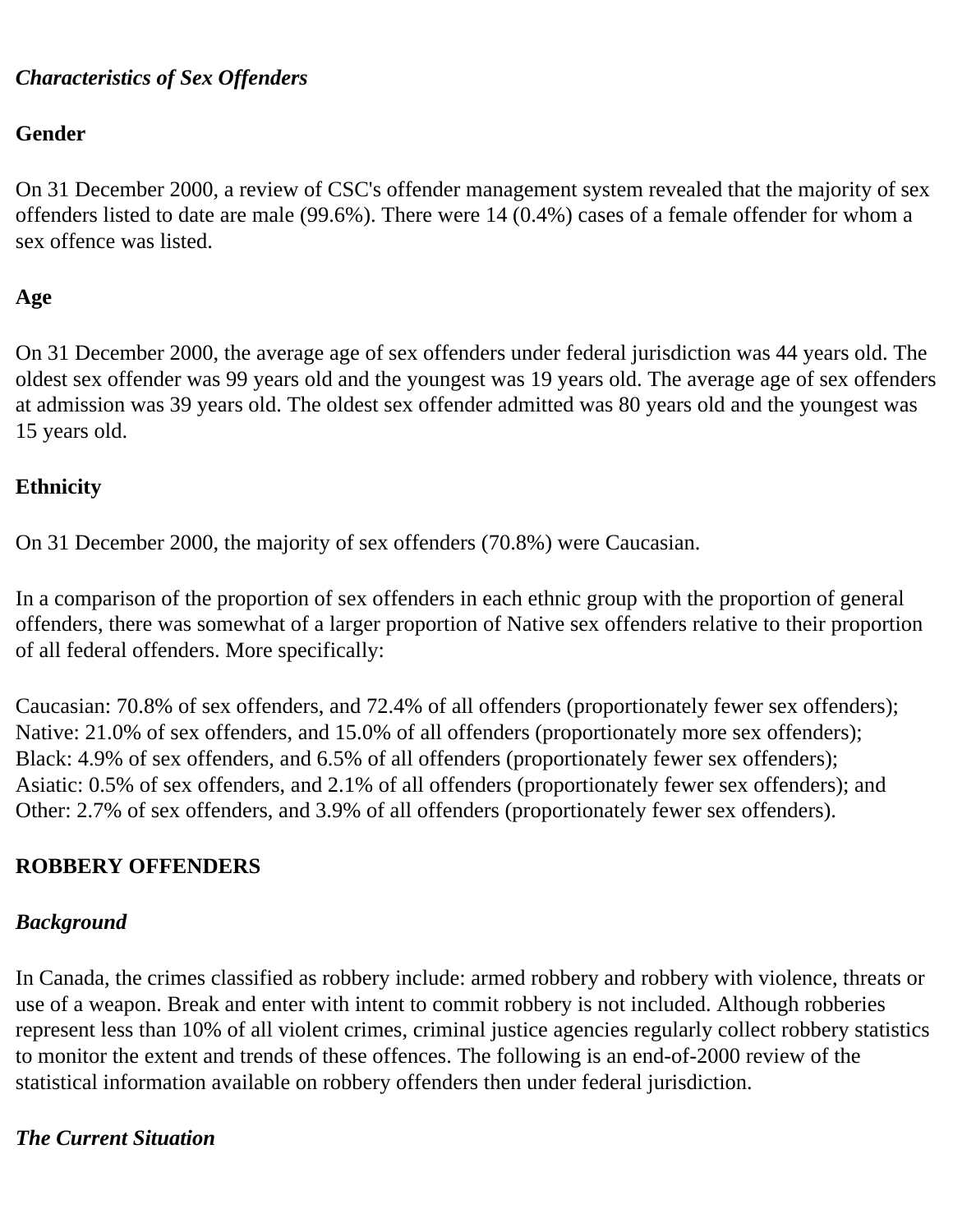### **Total Robbery Population**

On 31 December 2000, a review of CSC's offender management system yielded a total of 6,882 robbery offenders under federal jurisdiction and comprise almost one-third (31.3%) of the total federal offender population.

### **Incarcerated Robbery Population**

On 31 December 2000, there were 4,295 robbery offenders incarcerated in federal institutions and comprise more than one-third (35.8%) of the total federal incarcerated population. About 1,184 of these federally incarcerated robbery offenders were in maximum security institutions, 2,535 were in medium security institutions, and 576 were in minimum security institutions. More specifically:

Minimum security: 13.4% of all robbery offenders; Medium security: 59.0% of all robbery offenders; and Maximum security: 27.6% of all robbery offenders.

#### **Conditional Release Robbery Population**

On 31 December 2000, there were 2,587 robbery offenders on conditional release and comprise 25.9% of the total federal conditional release population.More specifically:

420 or 16.2% were on day parole; 822 or 31.8% were on full parole; and 1,345 or 52.0% were on statutory release.

### *Regional Distribution of Robbery Offenders*

Regionally, the Quebec and Ontario regions have the most robbery offenders, each being responsible for more than one-third and slightly less than one quarter of the robbery offender population, respectively. In a comparison of the proportion of robbery offenders in each region with the proportion of general offenders, the Quebec region has more robbery offenders relative to their proportion of all federal offenders. More specifically:

Atlantic: 7.8% of robbery offenders, and 8.6% of all offenders (proportionately fewer robbery offenders); Quebec: 33.7% of robbery offenders, and 26.8% of all offenders (proportionately more robbery offenders);

Ontario: 23.6% of robbery offenders, and 27.0% of all offenders (proportionately fewer robbery offenders);

Prairies: 21.4% of robbery offenders, and 23.8% of all offenders (proportionately fewer robbery offenders); and

Pacific: 13.6% of robbery offenders, and 13.9% of all offenders (about the same proportion).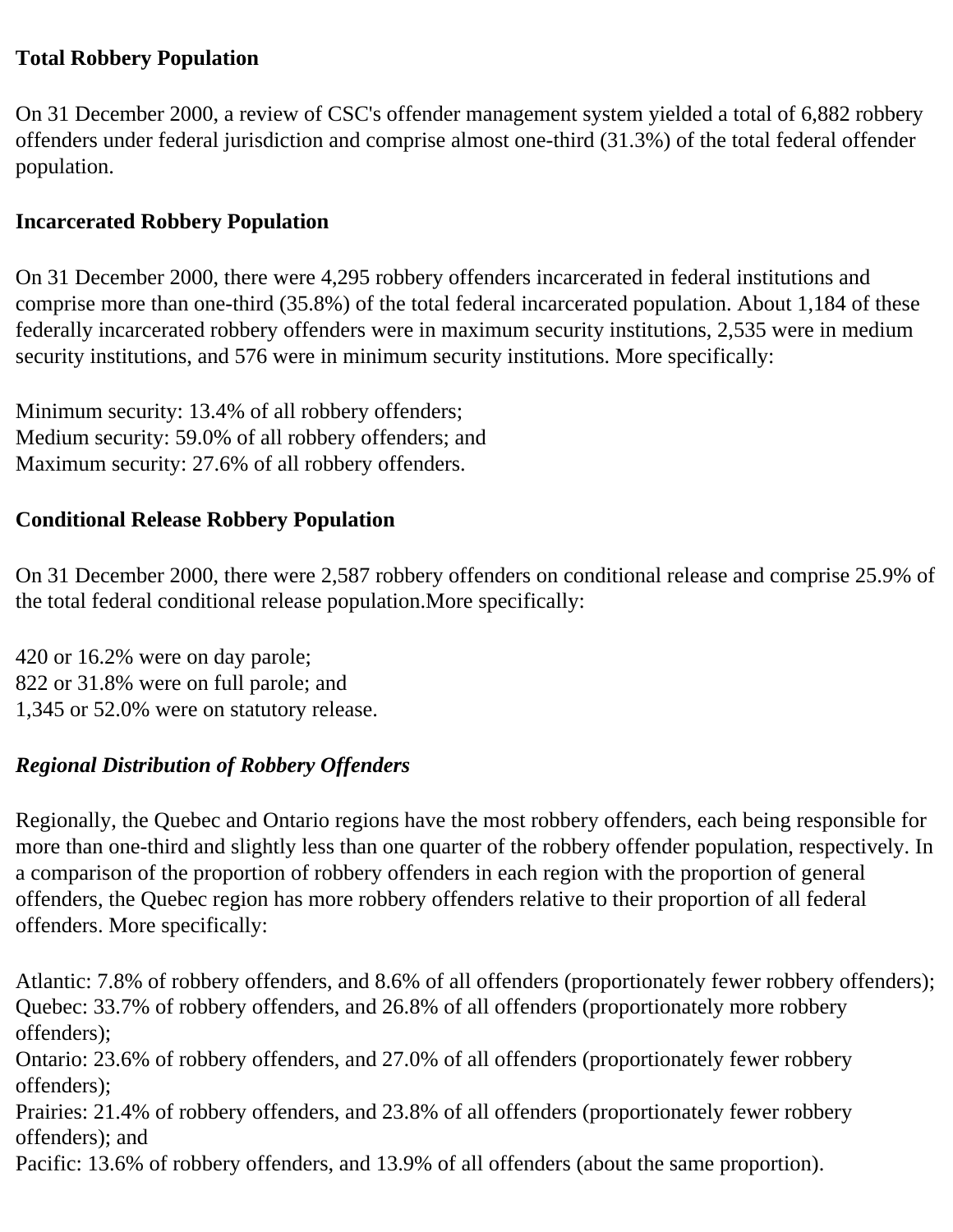### *Robbery Offender Population Trends*

The end-of-2000 robbery offender population has declined relative to the end-of-1994 robbery offender population - particularly in federal institutions. Over a recent six-year period (31 December 1994 to 31 December 2000) the total robbery offender population has decreased by 7.1%, the robbery offender population in institutions has decreased by 11.0% and the robbery offender population under community supervision has increased by 0.1%.

### *Characteristics of Robbery Offenders*

### **Gender**

On 31 December 2000, a review of CSC's offender management system revealed that the majority of robbery offenders listed to date are male (98.2%). There were 125 (1.8%) cases of a female offender for whom a robbery offence was listed.

# **Age**

On 31 December 2000, the average age of robbery offenders under federal jurisdiction was 35 years old. The oldest robbery offender was 84 years old and the youngest was 18 years old. The average age of robbery offenders at admission was about 33 years old. The oldest robbery offender admitted was 71 years old and the youngest was 16 years old.

# **Ethnicity**

On 31 December 2000, the majority of robbery offenders (75.7%) were Caucasian. In a comparison of the proportion of robbery offenders in each ethnic group with the proportion of general offenders, there was a larger proportion of Caucasian and Black robbery offenders relative to their proportion of all federal offenders. More specifically:

Caucasian: 75.7% of robbery offenders, and 72.4% of all offenders (proportionately more robbery offenders);

Native: 14.3% of robbery offenders, and 15.0% of all offenders (proportionately fewer robbery offenders);

Black: 7.4% of robbery offenders, and 6.5% of all offenders (proportionately more robbery offenders); Asiatic: 0.9% of robbery offenders, and 2.1% of all offenders (proportionately fewer robbery offenders); and

Other: 1.7% of robbery offenders, and 3.9% of all offenders (proportionately fewer robbery offenders).

# <span id="page-8-0"></span>**DRUG OFFENDERS**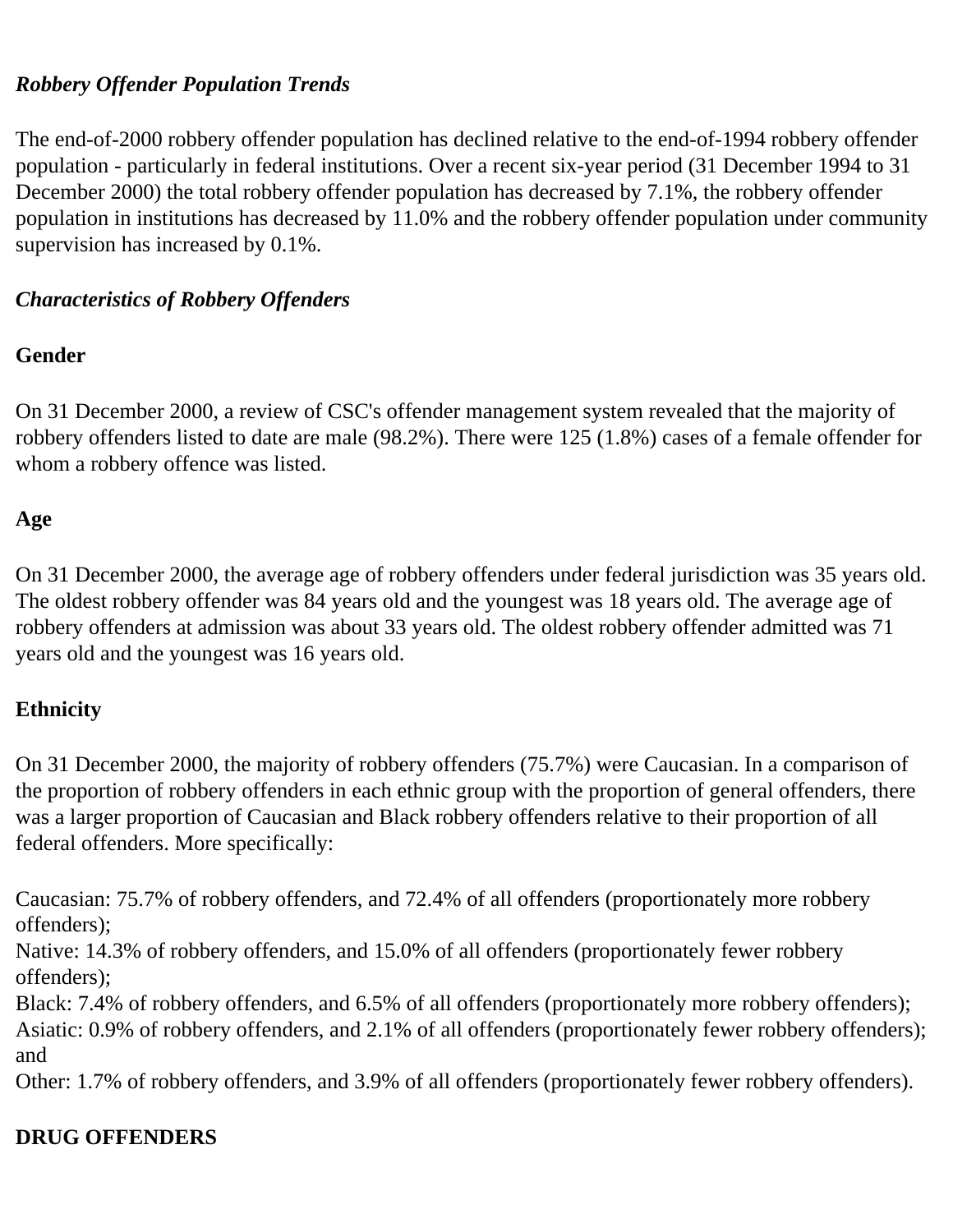#### *Background*

In Canada, the crimes classified as drug offences include those under the Food and Drug Act (FDA) and the Narcotics Control Act (NCA). The following is an end-of-2000 review of statistical information available on drug offenders then under federal jurisdiction.

### *The Current Situation*

### **Total Drug Offender Population**

On 31 December 2000, a review of CSC's offender management system yielded a total of 5,779 drug offenders under federal jurisdiction and comprise one-quarter (26.3%) of the total federal offender population.

#### **Incarcerated Drug Offender Population**

On 31 December 2000, there were 2,548 drug offenders incarcerated in federal institutions and comprise one-fifth (21.3%) of the federal incarcerated population. About 666 of these federally incarcerated drug offenders were in maximum security institutions, 1,373 were in medium security institutions, and 509 were in minimum security institutions. More specifically:

Minimum security: 20.0% of all drug offenders; Medium security: 54.0% of all drug offenders; and Maximum security: 26.0% of all drug offenders.

# **Conditional Release Drug Offender Population**

On 31 December 2000, there were 3,231 drug offenders on conditional release and comprise 32.3% of the federal conditional release population. More specifically:

498 or 15.4% were on day parole; 1,872 or 58.0% were on full parole; and 861 or 26.6% were on statutory release.

# *Regional Distribution of Drug Offenders*

Regionally, the Quebec and Ontario regions have the most drug offenders, each being responsible for slightly more than one-third and one-quarter of the drug offender population, respectively. In a comparison of the proportion of drug offenders in each region with the proportion of general offenders, the Quebec region has more drug offenders relative to their proportion of all federal offenders. More specifically: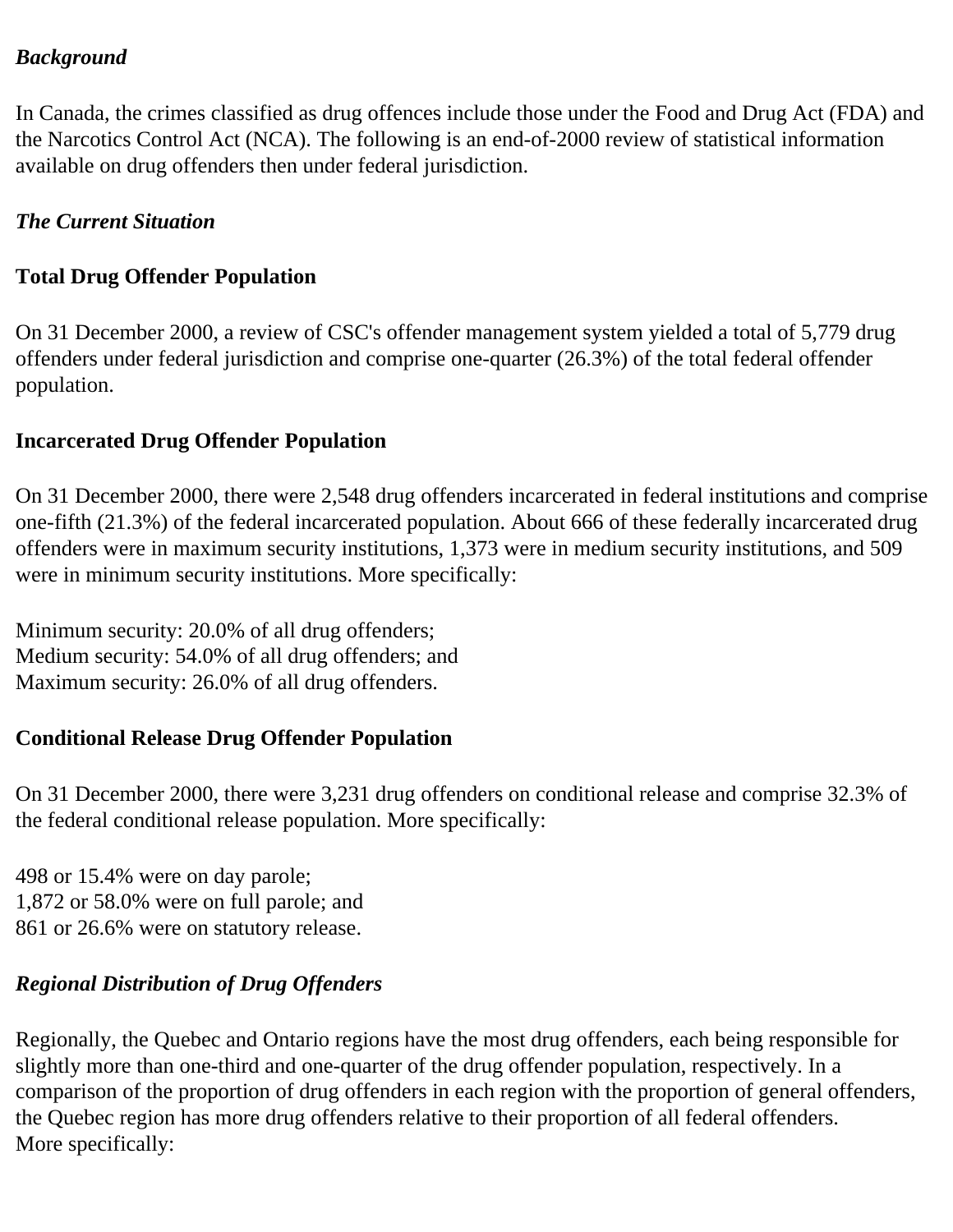Atlantic: 7.7% of drug offenders, and 8.6% of all offenders (proportionately fewer drug offenders); Quebec: 34.2% of drug offenders, and 26.8% of all offenders (proportionately more drug offenders); Ontario: 25.4% of drug offenders, and 27.0% of all offenders (proportionately fewer drug offenders); Prairies: 22.4% of drug offenders, and 23.8% of all offenders (proportionately fewer drug offenders); Pacific: 10.3% of drug offenders, and 13.9% of all offenders (proportionately fewer drug offenders).

### *Drug Offender Population Trends*

The end-of-2000 drug offender population has grown relative to the end-of-1994 drug offender population - particularly on conditional release. Over a recent six year period (31 December 1994 to 31 December 2000) the total drug offender population has increased by 12.9%, the drug offender population in institutions has increased by 0.3% and the drug offender population under community supervision has increased by 25.4%.

### *Characteristics of Drug Offenders*

#### **Gender**

On 31 December 2000, a review of CSC's offender management system revealed that the majority of drug offenders listed to date are male (94.0%). There were 346 (6.0%) cases of a female offender for whom a drug offence was listed.

#### **Age**

On 31 December 2000, the average age of drug offenders under federal jurisdiction was 37 years old. The oldest drug offender was 82 years old and the youngest was 19 years old. The average age of drug offenders at admission was about 34 years old. The oldest drug offender admitted was 73 years old and the youngest was 17 years old.

#### **Ethnicity**

On 31 December 1999, the majority of drug offenders (70.9%) were Caucasian. In a comparison of the proportion of drug offenders in each ethnic group with the proportion of general offenders, there was somewhat of a larger proportion of Black and Asiatic drug offenders relative to their proportions of all federal offenders. More specifically:

Caucasian: 71.9% of drug offenders, and 72.4% of all offenders (proportionately fewer drug offenders); Native: 9.0% of drug offenders, and 15.0% of all offenders (proportionately fewer drug offenders); Black: 9.2% of drug offenders, and 6.5% of all offenders (proportionately more drug offenders); Asiatic: 4.6% of drug offenders, and 2.1% of all offenders (proportionately more drug offenders); and Other: 5.5% of drug offenders, and 3.9% of all offenders (proportionately more drug offenders).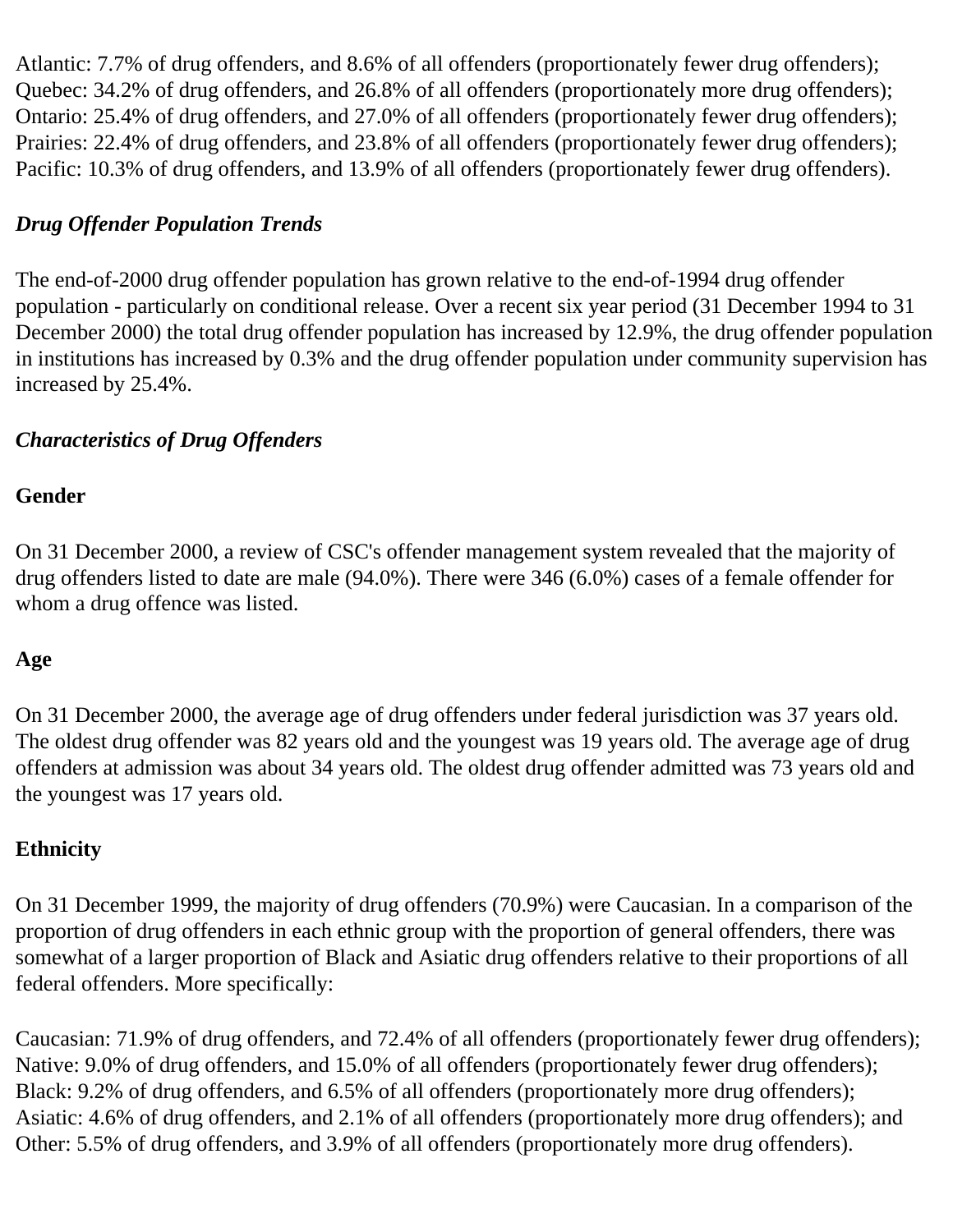### <span id="page-11-0"></span>*DISTRIBUTION OF FEDERAL OFFENDERS BY STATUS*

|                  |      | # |     |                                                                                 | <b>CUSTODY COMMUNITY</b> |
|------------------|------|---|-----|---------------------------------------------------------------------------------|--------------------------|
|                  | YEAR |   | (%) | # $(%$                                                                          | # $(\% )$                |
|                  |      |   |     |                                                                                 |                          |
|                  | 1994 |   |     | [4,393](20.0)[2,896(65.9)]                                                      | 1,497(34.1)              |
|                  | 1995 |   |     | 4,318(18.9) 2,784(64.5)                                                         | 1,534(35.5)              |
|                  | 1996 |   |     | $ 4,553 $ (20.1) 3,002 (65.9)                                                   | 1,551(34.1)              |
| <b>HOMICIDE:</b> | 1997 |   |     | $\left[4,771\right]\left[21.5\right]\left[3,122\right]\left(65.4\right)\right]$ | 1,649(34.6)              |
|                  | 1998 |   |     | 4,695(21.9) 2,992(63.7)                                                         | 1,703(36.3)              |
|                  | 1999 |   |     | $ 4,814 $ (21.9) 2,998 (62.3)                                                   | 1,816(37.7)              |
|                  | 2000 |   |     | $ 4,881 $ (22.2) 3,025 (62.0)                                                   | 1,856 (38.0)             |
|                  | 1994 |   |     | 3,748  (16.9)  2,703 (72.1)                                                     | 1,045(27.9)              |
|                  | 1995 |   |     | $ 3,875 $ (17.0) $ 2,766$ (71.3)                                                | 1,109(28.7)              |
|                  | 1996 |   |     | $ 4,041 $ (17.9) 2,974 (73.6)                                                   | 1,067(26.4)              |
| SEX:             | 1997 |   |     | 3,914(17.6)2,771(70.8)                                                          | 1,143(29.2)              |
|                  | 1998 |   |     | 3,676  (17.1)   2,433(66.1)                                                     | 1,243 (33.9)             |
|                  | 1999 |   |     | 3,564  (16.2)  2,307 (64.7)                                                     | 1,257(35.5)              |
|                  | 2000 |   |     | 3,428(15.6)2,269(66.2)                                                          | 1,159(33.8)              |
|                  | 1994 |   |     | 7,408(33.5) 4,824(65.1)                                                         | 2,584 (34.9)             |
|                  | 1995 |   |     | 7,199 (31.6) 4,606 (63.9)                                                       | 2,593(36.1)              |
|                  | 1996 |   |     | 7,418(32.8) 4,902 (66.1)                                                        | 2,516 (33.9)             |
| <b>ROBBERY:</b>  | 1997 |   |     | 7,136 (32.1) 4,737 (66.4)                                                       | 2,399 (33.6)             |
|                  | 1998 |   |     | (6,850(31.9))4,190(61.2))                                                       | 2,660 (38.8)             |
|                  | 1999 |   |     | 6,911(31.4)4,322(62.5)                                                          | 2,589 (37.5)             |
|                  | 2000 |   |     | 6,882(31.3)4,295(62.4)                                                          | 2,587(37.6)              |
|                  | 1994 |   |     | $5,117(23.1)$ 2,540 (49.6)                                                      | 2,577 (50.4)             |
|                  | 1995 |   |     | 5,310(23.3)2,590(48.8)                                                          | 2,720(51.2)              |
| DRUG:            | 1996 |   |     | $ 5,615 $ (24.8) 2,899 (51.6)                                                   | 2,716 (48.4)             |
|                  | 1997 |   |     | $ 5,515 $ (24.8) 2,659 (48.2)                                                   | 2,856(51.8)              |
|                  | 1998 |   |     | $ 5,437 $ (25.3) 2,398 (44.1)                                                   | 3,039(55.9)              |
|                  | 1999 |   |     | $ 5,760 $ $(26.2) 2,574$ $(44.7) $                                              | 3,186 (55.3)             |
|                  | 2000 |   |     | 5,779(26.3) 2,548(44.7)                                                         | 3,231(55.3)              |

#### *DISTRIBUTION OF FEDERAL OFFENDERS BY SECURITY LEVEL*

| YEAR | # |  | MINIMUMMEDIUMMAXIMUM |
|------|---|--|----------------------|
|      |   |  |                      |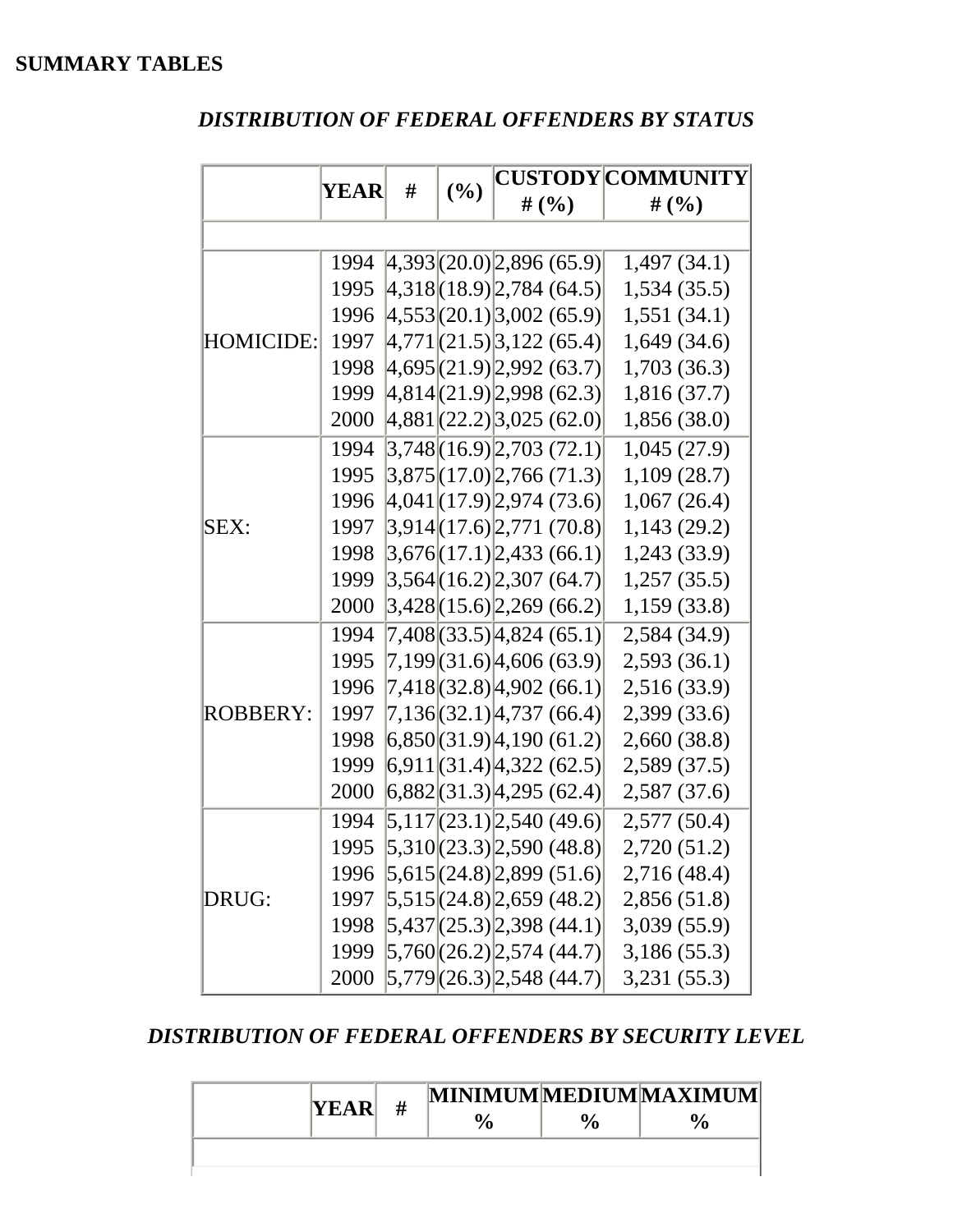|                  | 1994 | 2,896   | 11.6 | 55.2 | 33.2 |
|------------------|------|---------|------|------|------|
|                  | 1995 | 2,784   | 13.1 | 56.3 | 29.7 |
|                  | 1996 | 3,002   | 15.7 | 56.4 | 27.9 |
| <b>HOMICIDE:</b> | 1997 | 3,122   | 17.1 | 58.2 | 24.7 |
|                  | 1998 | 2,992   | 17.7 | 56.8 | 26.5 |
|                  | 1999 | [2,998] | 18.4 | 56.6 | 25.0 |
|                  | 2000 | 3,025   | 21.1 | 55.4 | 23.6 |
|                  | 1994 | 2,703   | 11.6 | 66.0 | 22.4 |
|                  | 1995 | 2,766   | 11.9 | 67.8 | 20.0 |
|                  | 1996 | 2,974   | 11.5 | 68.6 | 19.9 |
| SEX:             | 1997 | 2,771   | 12.6 | 68.4 | 19.0 |
|                  | 1998 | 2,433   | 14.6 | 67.1 | 18.3 |
|                  | 1999 | 2,307   | 15.0 | 63.2 | 21.0 |
|                  | 2000 | 2,269   | 16.0 | 61.3 | 22.7 |
|                  | 1994 | 4,824   | 8.1  | 63.4 | 28.5 |
|                  | 1995 | 4,606   | 8.8  | 62.4 | 27.7 |
|                  | 1996 | 4,902   | 9.3  | 63.9 | 26.8 |
| <b>ROBBERY:</b>  | 1997 | 4,737   | 11.5 | 63.1 | 25.4 |
|                  | 1998 | 4,190   | 12.7 | 62.2 | 25.1 |
|                  | 1999 | 4,322   | 12.6 | 60.5 | 26.9 |
|                  | 2000 | 4,295   | 13.4 | 59.0 | 27.6 |
|                  | 1994 | 2,540   | 16.4 | 61.0 | 22.6 |
|                  | 1995 | 2,590   | 16.3 | 60.6 | 22.5 |
|                  | 1996 | 2,899   | 17.4 | 59.7 | 22.9 |
| DRUG:            | 1997 | 2,659   | 19.3 | 59.7 | 21.0 |
|                  | 1998 | 2,398   | 23.1 | 56.1 | 20.8 |
|                  | 1999 | 2,574   | 20.2 | 55.1 | 24.7 |
|                  | 2000 | 2,548   | 20.0 | 54.0 | 26.0 |

#### *DISTRIBUTION OF FEDERAL OFFENDERS BY RELEASE STATUS*

|           | <b>YEAR</b> | #     | $\frac{0}{0}$ | DAY PAROLE FULL PAROLE STATUTORY<br>$\frac{6}{6}$ | <b>RELEASE %</b> |
|-----------|-------------|-------|---------------|---------------------------------------------------|------------------|
|           |             |       |               |                                                   |                  |
|           | 1994        | 1,497 | 14.4          | 79.7                                              | 5.9              |
|           | 1995        | 1,534 | 13.8          | 79.1                                              | 7.0              |
|           | 1996 1,551  |       | 12.8          | 79.1                                              | 8.1              |
| HOMICIDE: | 1997        | 1,649 | 15.7          | 74.3                                              | 10.1             |
|           | 1998        | 1,703 | 16.0          | 74.3                                              | 9.7              |
|           | 1999        | 1,816 | 15.1          | 74.0                                              | 11.0             |
|           | 2000        | 1,856 | 14.9          | 74.8                                              | 10.3             |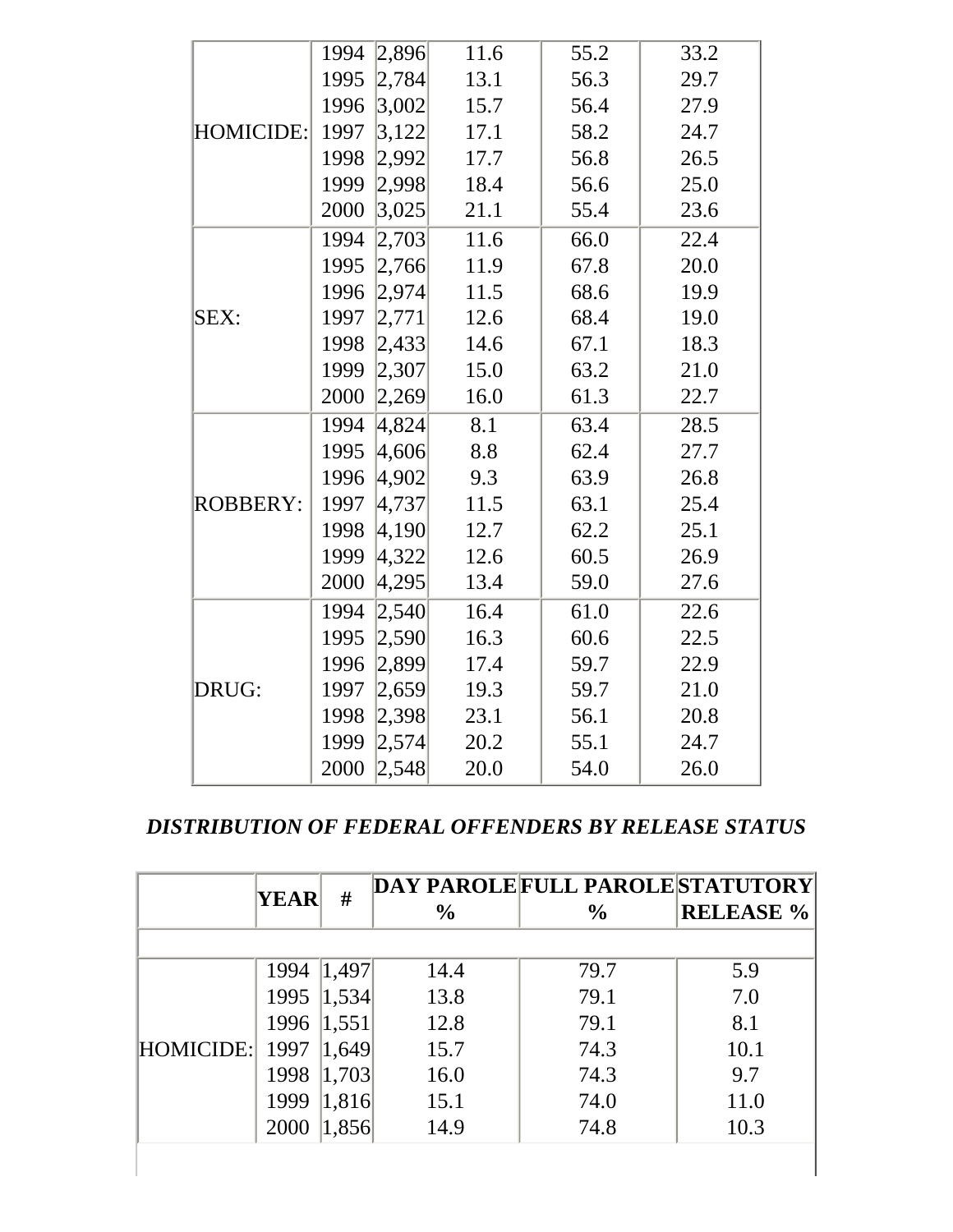|          | 1,045 <br>1994 | 15.2 | 42.0 | 42.7 |
|----------|----------------|------|------|------|
|          | 1,109 <br>1995 | 12.3 | 38.1 | 49.4 |
|          | 1,007 <br>1996 | 12.3 | 35.6 | 52.1 |
| SEX:     | 1,143 <br>1997 | 14.0 | 31.5 | 54.5 |
|          | 1,243 <br>1998 | 12.7 | 33.2 | 54.1 |
|          | 1999<br> 1,257 | 15.8 | 33.4 | 50.8 |
|          | 2000<br> 1,159 | 13.0 | 32.8 | 54.2 |
|          | 1994<br> 2,584 | 21.6 | 41.5 | 36.7 |
|          | 1995<br> 2,593 | 19.5 | 36.3 | 44.1 |
|          | 1996<br> 2,516 | 16.1 | 34.0 | 49.9 |
| ROBBERY: | 1997<br> 2,339 | 17.1 | 31.8 | 51.1 |
|          | 1998<br> 2,660 | 20.7 | 29.1 | 50.2 |
|          | 1999<br> 2,589 | 19.0 | 31.7 | 49.2 |
|          | 2000<br> 2,587 | 16.2 | 31.8 | 52.0 |
|          | 1994<br> 2,577 | 14.9 | 64.9 | 20.2 |
|          | 1995<br> 2,720 | 12.1 | 63.4 | 24.5 |
|          | 1996<br> 2,716 | 10.2 | 63.4 | 26.4 |
| DRUG:    | 1997<br> 2,856 | 15.9 | 59.4 | 24.7 |
|          | 1998<br> 3,039 | 17.0 | 56.7 | 26.3 |
|          | 1999<br>3,186  | 18.7 | 57.3 | 24.0 |
|          | 2000<br>3,231  | 15.4 | 58.0 | 26.6 |

#### *DISTRIBUTION OF FEDERAL OFFENDERS BY REGION*

|             |                   | ATLANTIC  QUEBEC  ONTARIO  PRARIES  PACIFIC |               |               |               |               |
|-------------|-------------------|---------------------------------------------|---------------|---------------|---------------|---------------|
|             | <b>END-OFYEAR</b> | $\%$                                        | $\frac{0}{0}$ | $\frac{6}{9}$ | $\frac{0}{0}$ | $\frac{6}{9}$ |
|             |                   |                                             |               |               |               |               |
|             | 1994              | 6.7                                         | 27.2          | 29.9          | 18.8          | 17.4          |
|             | 1995              | 6.7                                         | 27.2          | 29.7          | 18.6          | 17.8          |
|             | 1996              | 6.9                                         | 26.9          | 29.5          | 18.4          | 18.3          |
| HOMICIDE:   | 1997              | 7.2                                         | 27.1          | 28.6          | 18.2          | 18.9          |
|             | 1998              | 7.2                                         | 26.8          | 29.0          | 18.3          | 18.7          |
|             | 1999              | 7.2                                         | 26.8          | 28.8          | 18.4          | 18.9          |
|             | 2000              | 7.0                                         | 26.5          | 28.6          | 18.5          | 19.3          |
|             | 1994              | 13.0                                        | 20.1          | 26.9          | 27.3          | 15.5          |
|             | 1995              | 12.4                                        | 19.3          | 24.7          | 28.5          | 15.1          |
|             | 1996              | 11.4                                        | 19.0          | 24.5          | 30.7          | 14.5          |
| <b>SEX:</b> | 1997              | 10.7                                        | 19.1          | 24.2          | 31.8          | 14.2          |
|             | 1998              | 9.7                                         | 19.2          | 24.8          | 32.0          | 14.5          |
|             | 1999              | 9.5                                         | 19.6          | 26.4          | 29.6          | 15.0          |
|             | 2000              | 9.4                                         | 20.3          | 26.3          | 28.2          | 15.8          |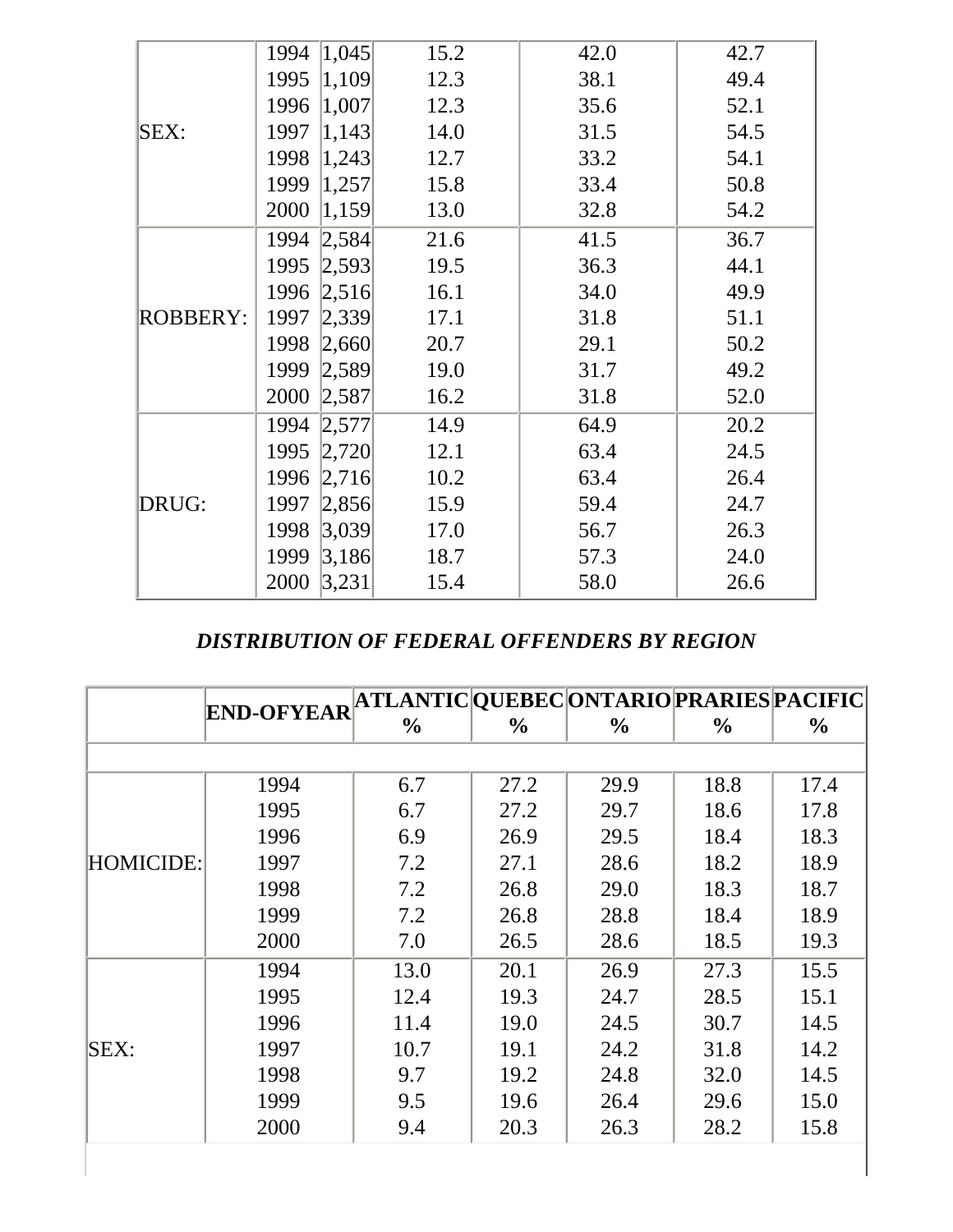|                 | 1994 | 6.7 | 37.6 | 24.6 | 18.0 | 13.1 |
|-----------------|------|-----|------|------|------|------|
|                 | 1995 | 6.5 | 38.0 | 23.7 | 18.2 | 13.6 |
|                 | 1996 | 7.3 | 36.9 | 23.7 | 19.0 | 13.0 |
| <b>ROBBERY:</b> | 1997 | 7.4 | 36.0 | 23.7 | 19.9 | 13.0 |
|                 | 1998 | 7.4 | 35.1 | 24.4 | 20.0 | 13.1 |
|                 | 1999 | 7.6 | 34.1 | 24.3 | 21.0 | 13.1 |
|                 | 2000 | 7.8 | 33.7 | 23.6 | 21.4 | 13.7 |
|                 | 1994 | 7.2 | 37.8 | 27.9 | 16.1 | 10.9 |
|                 | 1995 | 7.7 | 38.5 | 27.2 | 15.7 | 10.9 |
|                 | 1996 | 8.0 | 38.2 | 26.1 | 17.3 | 10.4 |
| DRUG:           | 1997 | 7.8 | 37.4 | 26.1 | 18.5 | 10.3 |
|                 | 1998 | 7.6 | 36.8 | 26.8 | 19.0 | 9.8  |
|                 | 1999 | 7.9 | 35.2 | 26.9 | 20.3 | 9.7  |
|                 | 2000 | 7.7 | 34.2 | 25.4 | 22.4 | 10.3 |
|                 | 1994 | 9.9 | 28.9 | 27.6 | 20.2 | 13.4 |
|                 | 1995 | 9.8 | 29.2 | 27.1 | 20.5 | 13.5 |
|                 | 1996 | 9.5 | 28.5 | 26.8 | 22.0 | 13.5 |
| OVERALL:        | 1997 | 9.0 | 28.1 | 26.7 | 22.8 | 13.4 |
|                 | 1998 | 8.5 | 27.9 | 27.5 | 22.7 | 13.4 |
|                 | 1999 | 8.6 | 27.2 | 27.6 | 23.3 | 13.4 |
|                 | 2000 | 8.6 | 26.8 | 27.0 | 23.8 | 13.9 |

#### *DISTRIBUTION OF FEDERAL OFFENDERS BY GENDER*

|                  |                    | #             | $\frac{0}{0}$ |               | <b>MALESFEMALES</b> |
|------------------|--------------------|---------------|---------------|---------------|---------------------|
|                  | <b>END-OF-YEAR</b> |               |               | $\frac{6}{9}$ | $\%$ (#)            |
|                  |                    |               |               |               |                     |
|                  | 1994               | 4,393 20.0    |               | 96.0          | 4.0(176)            |
|                  | 1995               | 4,318 18.9    |               | 96.5          | 3.5(152)            |
|                  | 1996               | 4,553 20.1    |               | 96.3          | 3.7(167)            |
| <b>HOMICIDE:</b> | 1997               | 4,771 21.5    |               | 95.8          | 4.2 (199)           |
|                  | 1998               | 4,695 21.9    |               | 95.7          | 4.3(203)            |
|                  | 1999               | 4,814 21.9    |               | 95.6          | 4.4(211)            |
|                  | 2000               | 4,881 22.2    |               | 95.8          | 4.2(206)            |
|                  | 1994               | 3,748 16.9    |               | 99.5          | 0.5(17)             |
|                  | 1995               | 3,875 17.0    |               | 99.7          | 0.3(10)             |
|                  | 1996               | 4,041 17.9    |               | 99.7          | 0.3(14)             |
| SEX:             | 1997               | 3,914 17.6    |               | 99.6          | 0.4(15)             |
|                  | 1998               | $3,676$  17.1 |               | 99.5          | 0.5(17)             |
|                  | 1999               | 3,564 16.2    |               | 99.7          | 0.3(12)             |
|                  | 2000               | $3,428$  15.6 |               | 99.6          | 0.4(14)             |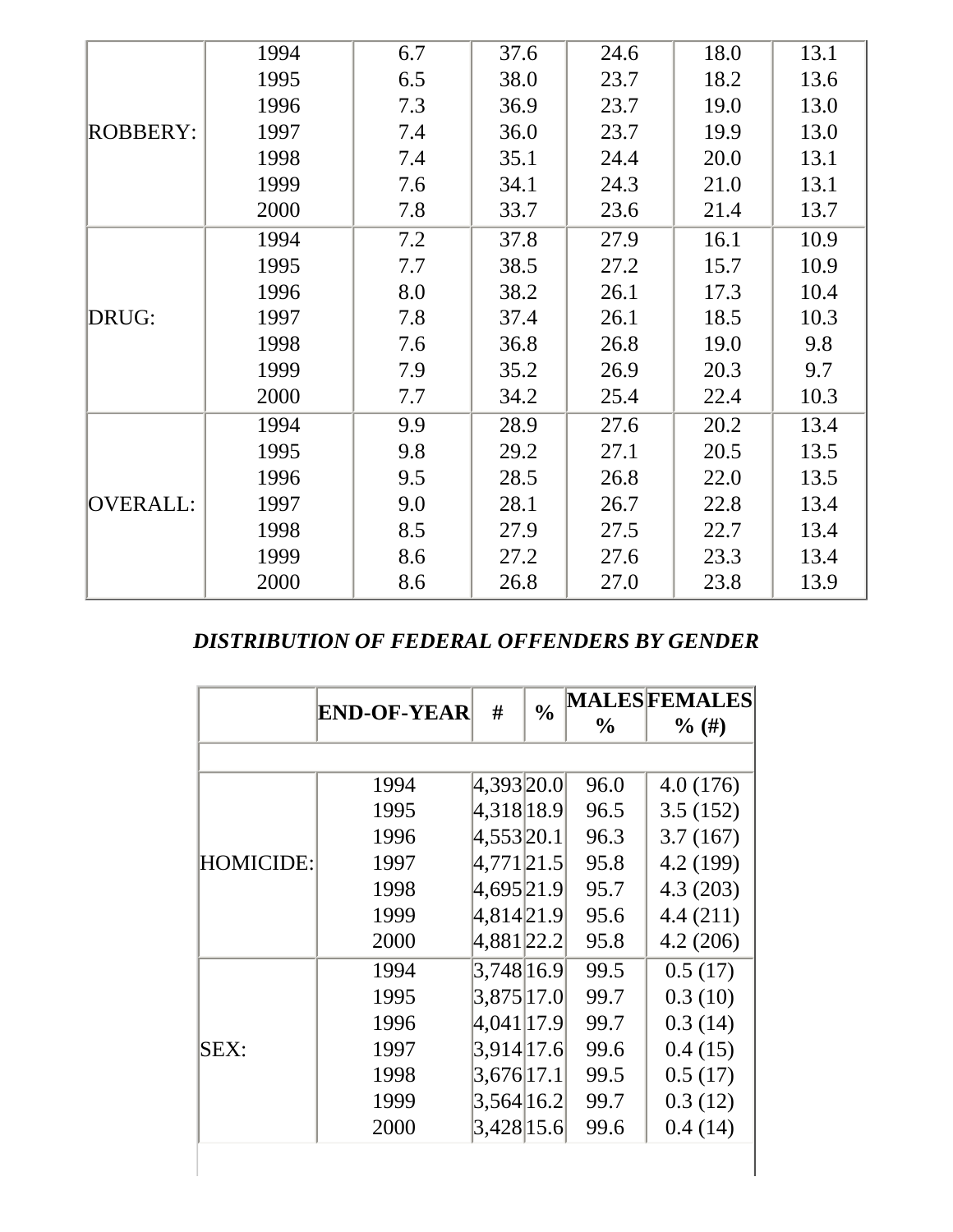|                 | 1994 | 7,408 33.5    | 99.0 | 1.0(89)  |
|-----------------|------|---------------|------|----------|
|                 | 1995 | 7,199 31.6    | 98.9 | 1.1(82)  |
|                 | 1996 | 7,418 32.8    | 98.8 | 1.2(88)  |
| <b>ROBBERY:</b> | 1997 | 7,136 32.1    | 98.4 | 1.6(115) |
|                 | 1998 | 6,850 31.9    | 98.3 | 1.7(118) |
|                 | 1999 | 6,911 31.4    | 98.3 | 1.7(116) |
|                 | 2000 | 6,882 31.3    | 98.2 | 1.8(125) |
|                 | 1994 | $5,117$  23.1 | 97.0 | 3.0(163) |
|                 | 1995 | 5,310 23.3    | 96.8 | 3.2(172) |
|                 | 1996 | 5,615 24.8    | 95.9 | 4.1(228) |
| DRUG:           | 1997 | 5,515 24.8    | 95.0 | 5.0(273) |
|                 | 1998 | 5,146 24.8    | 94.7 | 5.4(291) |
|                 | 1999 | 5,760 26.1    | 94.1 | 6.0(343) |
|                 | 2000 | 5,779 26.3    | 94.0 | 6.0(346) |

*DISTRIBUTION OF FEDERAL OFFENDERS BY AVERAGE AGE* 

|                  | <b>END-OF-YEAR</b> | <b>FEDERAL</b><br><b>JURISDICTION</b> | <b>AT ADMISSION</b>               |
|------------------|--------------------|---------------------------------------|-----------------------------------|
|                  |                    |                                       |                                   |
|                  | 1994               |                                       | 42 YEARS (18-89) 36 YEARS (16-87) |
|                  | 1995               |                                       | 42 YEARS (20-89) 36 YEARS (18-84) |
|                  | 1996               |                                       | 43 YEARS (20-93) 36 YEARS (18-84) |
| <b>HOMICIDE:</b> | 1997               |                                       | 43 YEARS (20-91) 36 YEARS (18-84) |
|                  | 1998               |                                       | 42 YEARS (18-92) 35 YEARS (14-92) |
|                  | 1999               |                                       | 41 YEARS (17-92) 31 YEARS (14-87) |
|                  | 2000               |                                       | 43 YEARS (18-95) 31 YEARS (15-87) |
|                  | 1994               |                                       | 41 YEARS (19-86) 39 YEARS (15-85) |
|                  | 1995               |                                       | 42 YEARS (20-85) 40 YEARS (18-82) |
|                  | 1996               |                                       | 43 YEARS (19-89) 41 YEARS (18-81) |
| SEX:             | 1997               |                                       | 46 YEARS (20-89) 43 YEARS (19-83) |
|                  | 1998               |                                       | 43 YEARS (18-97) 41 YEARS (14-82) |
|                  | 1999               |                                       | 43 YEARS (17-97) 39 YEARS (14-81) |
|                  | 2000               |                                       | 44 YEARS (19-99) 40 YEARS (15-80) |
|                  | 1994               |                                       | 34 YEARS (16-78) 31 YEARS (16-65) |
|                  | 1995               |                                       | 35 YEARS (19-78) 33 YEARS (18-68) |
|                  | 1996               |                                       | 35 YEARS (19-79) 33 YEARS (18-68) |
| <b>ROBBERY:</b>  | 1997               |                                       | 35 YEARS (19-75) 33 YEARS (18-68) |
|                  | 1998               |                                       | 36 YEARS (17-81) 33 YEARS (17-68) |
|                  | 1999               |                                       | 35 YEARS (17-82) 31 YEARS (16-71) |
|                  | 2000               |                                       | 35 YEARS (18-84) 31 YEARS (16-71) |
|                  |                    |                                       |                                   |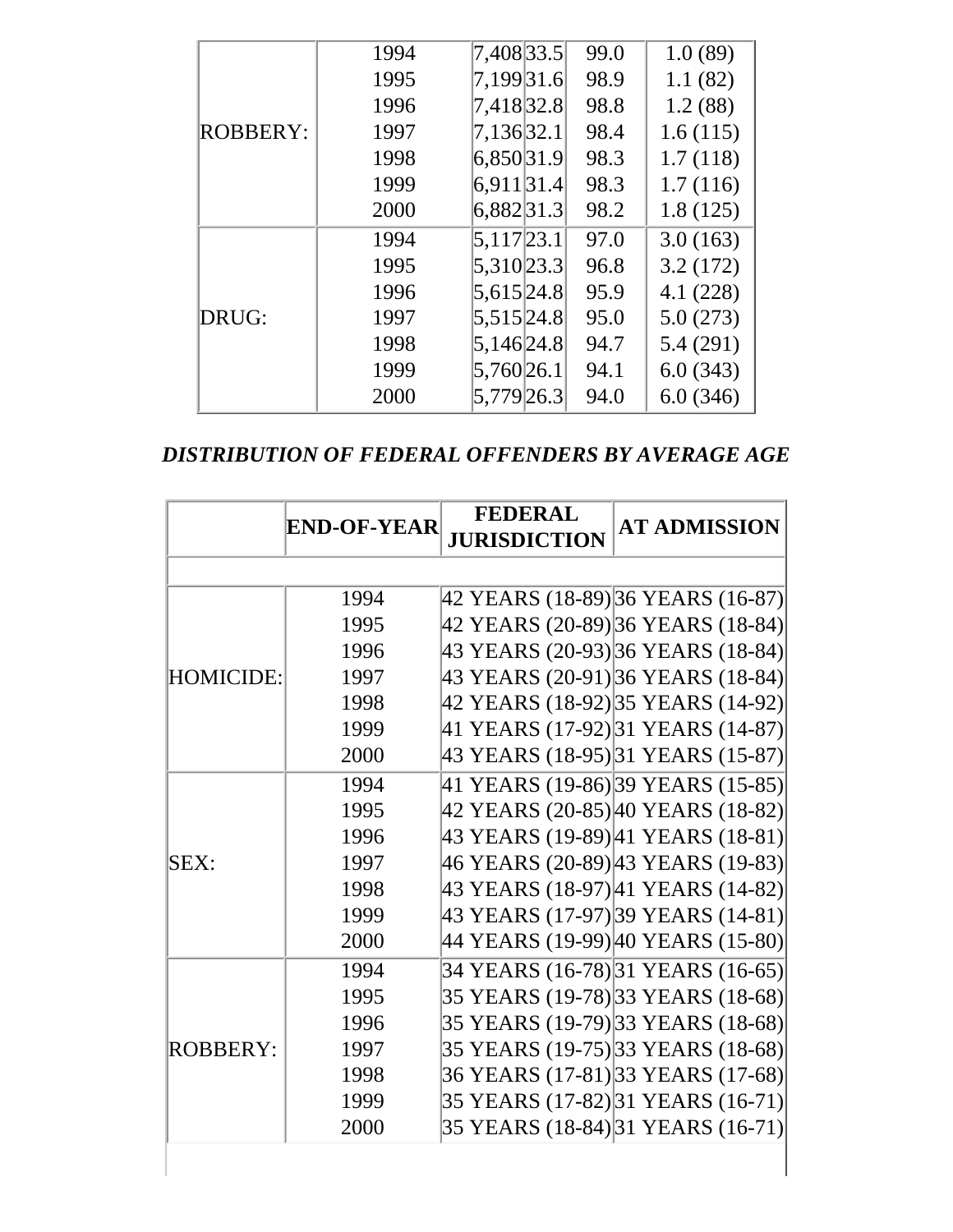|       | 1994 | 36 YEARS (18-81) 34 YEARS (17-74)                       |
|-------|------|---------------------------------------------------------|
|       | 1995 | $ 36 \text{ YEARS } (20-73) 35 \text{ YEARS } (18-71) $ |
|       | 1996 | 37 YEARS (19-76) 35 YEARS (18-73)                       |
| DRUG: | 1997 | 38 YEARS (20-75) 36 YEARS (19-69)                       |
|       | 1998 | 37 YEARS (18-79) 36 YEARS (18-78)                       |
|       | 1999 | 36 YEARS (18-80) 34 YEARS (17-82)                       |
|       | 2000 | 37 YEARS (19-82) 34 YEARS (17-73)                       |

#### *DISTRIBUTION OF FEDERAL OFFENDERS BY ETHNICITY*

|                 |                    | <b>CAUCASIAN NATIVE BLACK ASIAN OTHER</b> |               |               |               |               |
|-----------------|--------------------|-------------------------------------------|---------------|---------------|---------------|---------------|
|                 | <b>END-OF-YEAR</b> | $\frac{0}{0}$                             | $\frac{0}{0}$ | $\frac{0}{0}$ | $\frac{0}{0}$ | $\frac{0}{0}$ |
|                 |                    |                                           |               |               |               |               |
|                 | 1994               | 78.9                                      | 13.0          | 3.1           | 1.0           | 4.0           |
|                 | 1995               | 78.3                                      | 13.4          | 3.2           | 1.3           | 3.9           |
|                 | 1996               | 77.3                                      | 13.8          | 3.5           | 1.5           | 3.9           |
| HOMICIDE:       | 1997               | 76.0                                      | 14.6          | 3.9           | 1.5           | 3.9           |
|                 | 1998               | 74.4                                      | 16.1          | 4.0           | 1.5           | 4.1           |
|                 | 1999               | 73.8                                      | 16.5          | 4.3           | 1.4           | 4.1           |
|                 | 2000               | 73.5                                      | 17.2          | 4.4           | 1.3           | 3.7           |
|                 | 1994               | 76.2                                      | 16.5          | 4.5           | 0.4           | 2.5           |
|                 | 1995               | 76.0                                      | 16.5          | 4.4           | 0.5           | 2.6           |
|                 | 1996               | 74.1                                      | 17.8          | 4.5           | 0.6           | 3.0           |
| <b>SEX:</b>     | 1997               | 73.4                                      | 19.0          | 4.7           | 0.7           | 3.2           |
|                 | 1998               | 71.1                                      | 19.9          | 5.1           | 0.6           | 3.3           |
|                 | 1999               | 70.8                                      | 20.0          | 5.1           | 0.7           | 3.4           |
|                 | 2000               | 70.8                                      | 21.1          | 4.9           | 0.5           | 2.7           |
|                 | 1994               | 82.4                                      | 9.3           | 5.4           | 1.1           | 1.8           |
|                 | 1995               | 81.5                                      | 9.9           | 5.8           | 1.2           | 1.7           |
|                 | 1996               | 79.7                                      | 10.9          | 6.4           | 1.2           | 1.8           |
| <b>ROBBERY:</b> | 1997               | 78.1                                      | 12.0          | 6.5           | 1.3           | 2.1           |
|                 | 1998               | 77.0                                      | 12.9          | 6.8           | 1.3           | 2.0           |
|                 | 1999               | 76.1                                      | 13.6          | 7.2           | 1.2           | 2.0           |
|                 | 2000               | 75.7                                      | 14.3          | 7.4           | 0.9           | 1.7           |
|                 | 1994               | 81.1                                      | 4.8           | 8.3           | 3.8           | 2.0           |
|                 | 1995               | 76.4                                      | 4.8           | 9.2           | 4.3           | 5.3           |
|                 | 1996               | 74.2                                      | 5.6           | 9.5           | 5.2           | 5.5           |
| DRUG:           | 1997               | 71.6                                      | 6.5           | 10.0          | 6.2           | 5.8           |
|                 | 1998               | 69.9                                      | 7.1           | 10.0          | 6.8           | 6.1           |
|                 | 1999               | 70.9                                      | 7.7           | 9.8           | 5.8           | 5.7           |
|                 | 2000               | 71.9                                      | 9.0           | 9.2           | 4.6           | 5.5           |